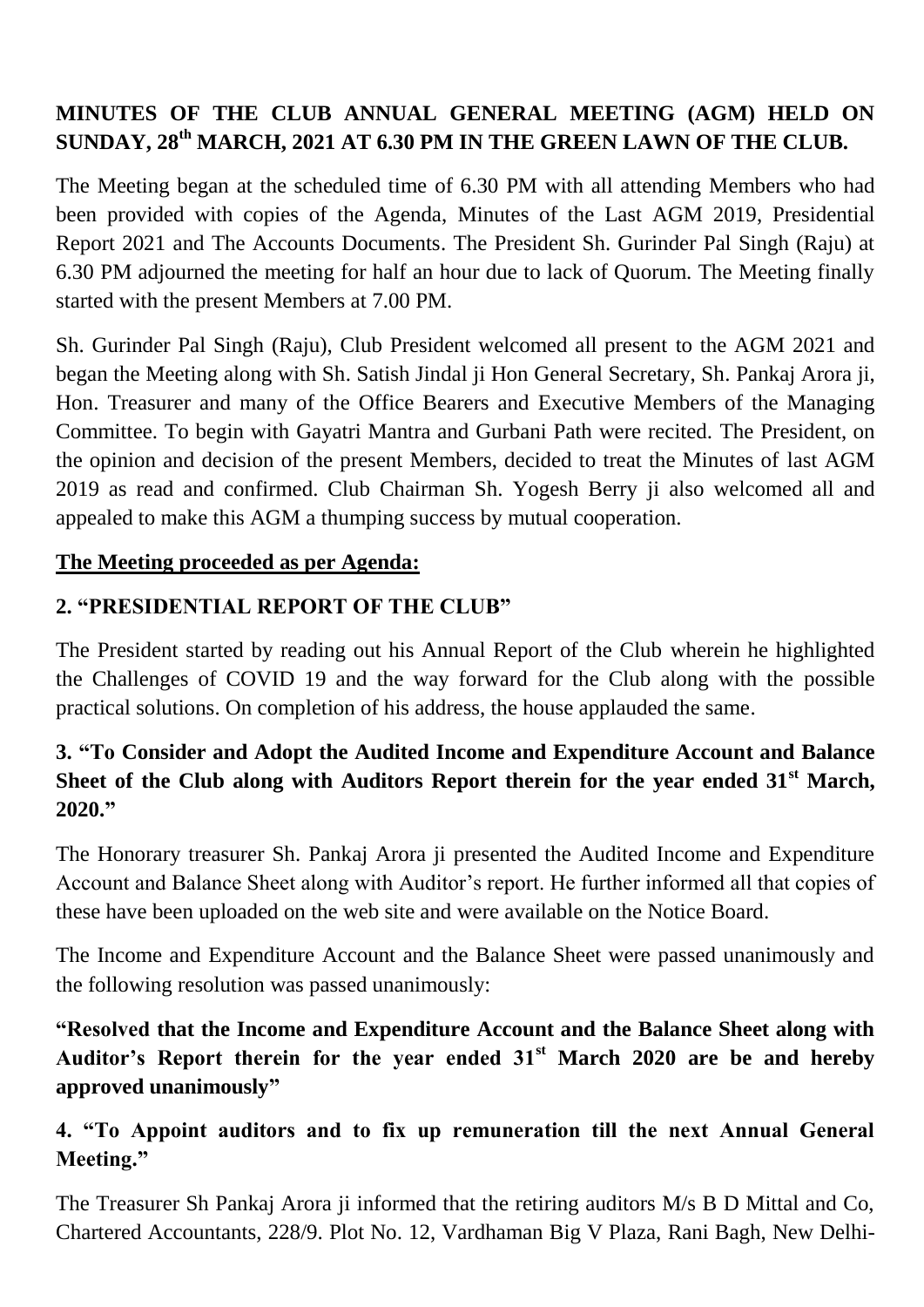110034 are eligible for re-appointment as their performance was found satisfactory, After due discussion, the house unanimously resolved the following:-

# **"Resolved that M/s B D Mittal and Co, the retiring auditor of the Club are appointed as the statutory auditors of the Club for the yead ended 31st March 2021 at a justified remuneration to be duly fixed"**

# **5. "To Apprise and Approve the New Membership Scheme decided by the Managing Committee and to extend the Date of APM Scheme."**

A) There was an already existing APM Scheme, which was for the children of PM and LM Members wherein the Club PM membership was available at the payment of 25% of 11 Lakhs + GST@ Rs. 3,24,500 (Including GST). This scheme can be availed by the PM/LM Members for their children above 18 years of Age, Both Sons and Daughters who may Be Married or Unmarried. This Scheme had come to a halt in November, 2020 and is now RE-OPENED for a further period of one year from today.

B) A Special New Membership Scheme was launched on  $4<sup>th</sup>$  February, 2020 by the Club Managing Committee wherein Club Membership was offered to Indian Citizens above 18 Years of Age. This scheme was offered  $\omega$  5 Lakhs + GST amounting to 5.90 Lakhs and had been specifically launched to meet the financial requirements of the Club. This Scheme was unanimously approved by the house and was made open until the next AGM.

#### **"Resolved that both the Membership Schemes mentioned above in A) and B) are passed and offered as per the mentioned terms and conditions"**

#### **ANY OTHER ITEMS were discussed and are recorded as under:**

- 1) The President along with the Hon. Gen Secy. and the Hony Treasurer addressed the house stating that they had taken charge in January, 2020 but within weeks, COVID 19 engulfed and brought everything to a practical halt. The newly elected Team has not had sufficient time and opportunity to perform their duties towards the Club and Society at large. Hence the tenure for the current elected Managing Committee be increased from 3 Years to 5 Years. The house unanimously approved and passed the same.
- 2) The senior management on the Dais expressed to the house that receiving of club membership dues is imperative to the health of our institution and that there were many members who have not been doing so. It was unanimously resolved that the stipulated process to Inform, Remind and subsequently Terminate is to be put into effect. It was also resolved that those members who have not cleared dues for the period as on 31.3.2018 are to be approached for this. Subsequent to Termination, such members will also be given a Membership Restoration Time of One year from the date of Termination on the Terms and Conditions to be decided therein.